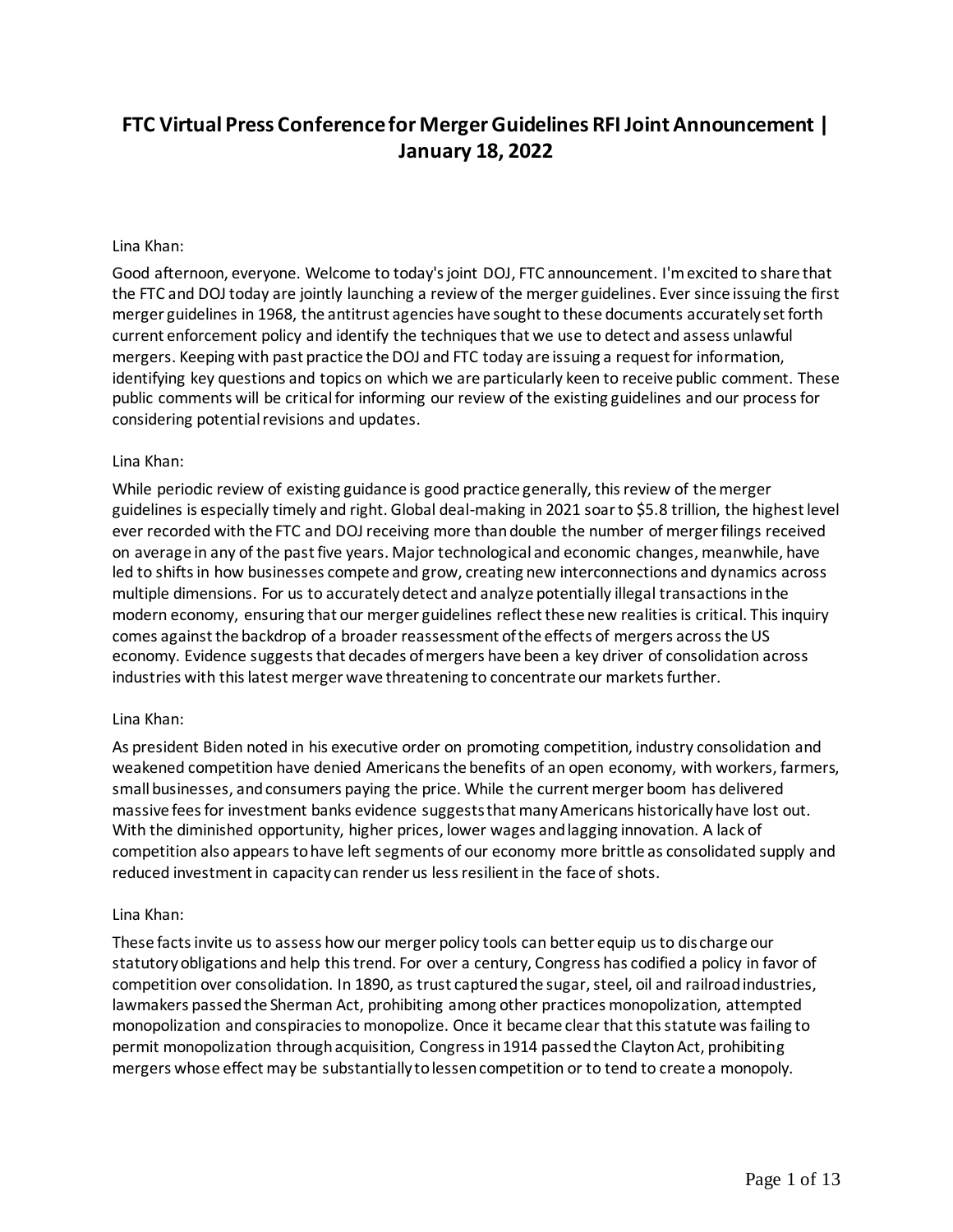### Lina Khan:

When businesses began exploiting loopholes in the Clayton Act, Congress once again, stepped in passing the 1950, Celler–Kefauver Antimerger Act to ensure the law captured vertical and conglomerate deals, as well as acquisitions of assets. With each of these efforts, Congress redoubled its commitment to open markets and free and fair competition. The durability and public legitimacy of our antitrust regime depends on the ability of enforcers and courts to adapt. Remaining faithful to these legislative mandates, even as markets and business practices shift and evolve. Just as we must revise our theories and models to fit new facts and evidence, we must ensure that our merger guidelines accurately reflect the realities of the modern economy, matching our analysis to contemporary business strategy requires that our tools be dynamic and holistic rather than static and [inaudible].

# Lina Khan:

Our request for information identifies a broad set of topics, while each of these is worthy of extensive study and discussion I'd like to spotlight three in particular. First, are the guidelines adequately attentive to the range of strategies and incentives that might drive acquisitions. Be it moat building or data aggregation strategies by digital platforms or roll up plays by private equity firms. More broadly, how should the guidelines analyze whether a merger may tend to create a monopoly including in its incipiency or whether there is a trend toward concentration in the industry.

### Lina Khan:

Second, do the guidelines adequately assess whether mergers may lessen competition in labor markets, thereby harming workers? Are there factors beyond wages, salaries, and financial compensation that the guidelines should consider when determining anti-competitive effects? And when emerge is expected to generate cost savings through layoffs or reduction of capacity should the guidelines treat this elimination of jobs or capacity as cognizable efficiencies?

### Lina Khan:

Third are the guidelines unduly limited in their focus on particular types of evidence? Are there certain markets where the guidelines should provide a framework to assess direct evidence of market power? What types of indicia of market power should the guidelines consider and more generally, what types of evidence should the guidelines consider in evaluating non-price effects? A wealth of scholarship and empirical research over the last decade has delivered significant learning about the effects of mergers and acquisitions. Our review process will benefit immensely from this valuable work and from the insights of experts who have long studied these issues. But I want to take this opportunity to also encourage those beyond the antitrust community, including consumers, workers, entrepreneurs, startups, farmers, investors, and independent businesses to share feedback in evidence. The quality of our review, and any subsequent revisions to the guidelines will depend on robust public participation. And we are especially eager to hear from a broad set of market participants.

# Lina Khan:

Lastly, I'd like to give deep thanks to both the FTC and DOJ staff for preparing the thoughtful set of questions that we are issuing today. This process has already benefited significantly from the experience and perspective of the staff that investigate mergers day after day, and who have carried a particularly heavy load during the merger surge of the last year. I'd now like to turn it over to Assistant Attorney General, Jonathan Kanter.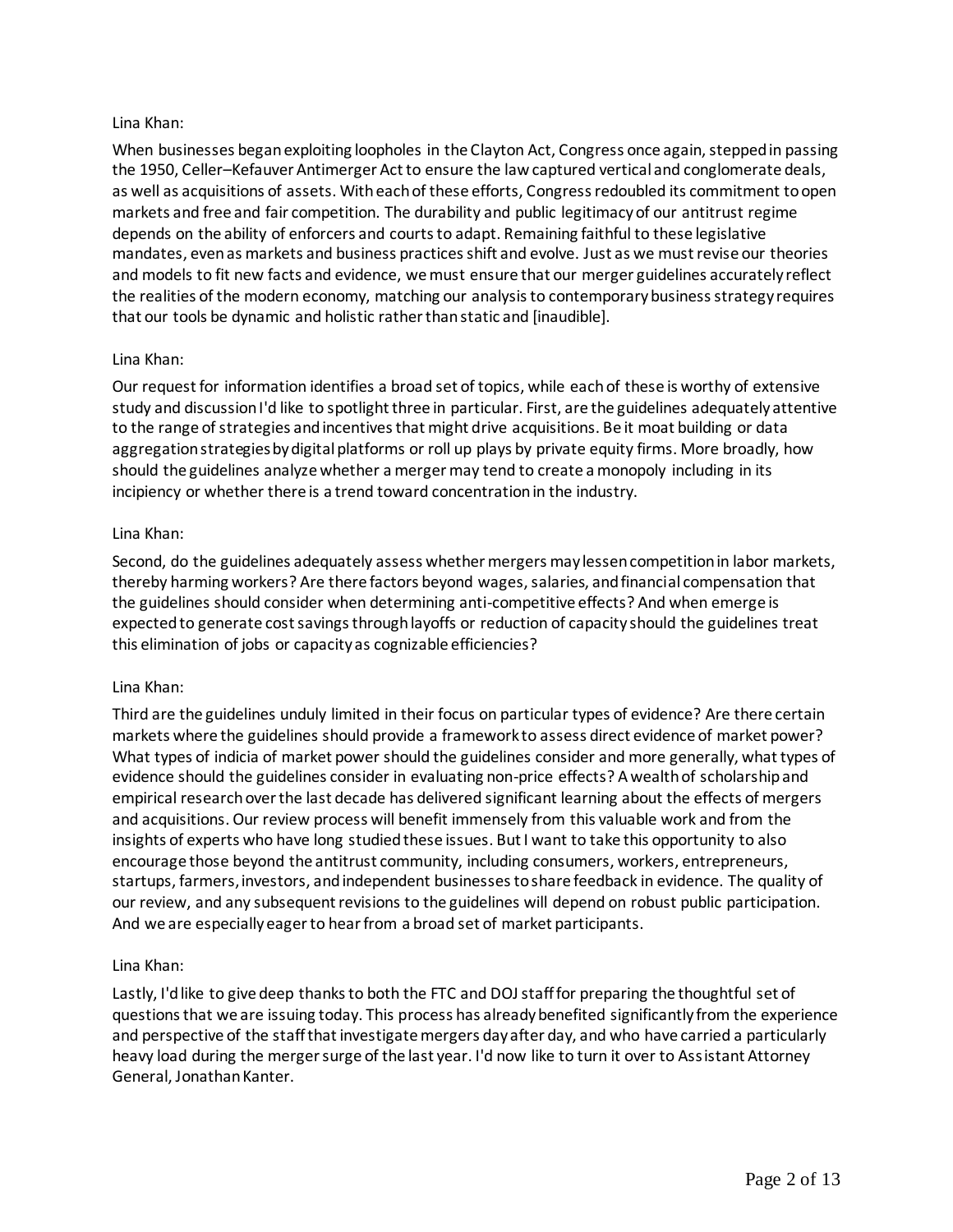### Lina Khan:

Since taking the helm less than two months ago, AAG Kanter has hit the ground running, bringing his wealth of experience and talent to bear on some of the most urgent questions we face. Defenders of open markets and free competition have a fierce champion and vigorous enforcer in AAG Kanter, and I'm grateful for our partnership and the close collaboration between our agencies.

### Jonathan Kanter:

Thank you so much, Chair Khan. It is truly a privilege to work alongside you. Your leadership at the FTC has been inspirational. And as an alum of the FTC, I cannot be prouder of the amazing work that the FTC, the entire commission staff is taking under your leadership to promote a fair and competitive economy. We're extremely grateful. Our teams are working together to support our critical shared mission. Together we support economic liberty, progress, opportunity and prosperity. The FTC and the DOJ are fighting on the front lines every day to preserve competitive markets which are absolutely essential to a vibrant and healthy democracy. Chair Khan your leadership has been invaluable and I look forward to our continued collaboration. And ultimately that's what today's announcement is really about, strengthening our joint merger guidelines to meet the challenges and realities of a modern economy.

### Jonathan Kanter:

The Attorney General remarked just earlier this month, that too many industries have become too consolidated over time. We need to understand why and think carefully about how our merger analysis tools can do better to prevent this problem from getting even worse. And that's why today we are launching a call for public comment to revise and strengthen the merger guidelines. This initiative is so incredibly important. We have lived through changes in our economy on a level that rivals, if not exceeds the industrial revolution. The digital transformation has revolutionized not just the goods and services we buy, but the nature of industry in its core. Companies today, cooperate, compete, invest and invent in profoundly different ways than they did 20 years ago, let alone 50 or 75 years ago.

### Jonathan Kanter:

Times have changed because the advent of digital economy has absolutely transformed our economy. The digital revolution has not only impacted new markets like tech, but markets across our economy. Many of which have been rebuilt from the inside out. The connections and interrelationships among companies and markets have increased by orders of magnitude. Just think about what happens when you check your weather forecast or purchase your morning coffee in seconds, whether you see them or not, you interact with dozens of distinct services. Many of these services have the ability to exploit and exercise market power. The supply chain no longer follows a simple upstream, downstream path.

### Jonathan Kanter:

It's interconnected in complex and evolving ways. Understanding the function of markets has always been paramount and core to sound antitrust enforcement and competition policy. We absolutely need to ensure that our tools today allow us to fully understand the markets of today and the realities of how our markets function. We also see the harms of anti-competitive consolidation across the many dimensions of our modern economy. As the president's competition executive order underscores, concentrated market structures can harm downstream consumers and upstream workers at the same time they foster coordination or exclusion in adjacent markets.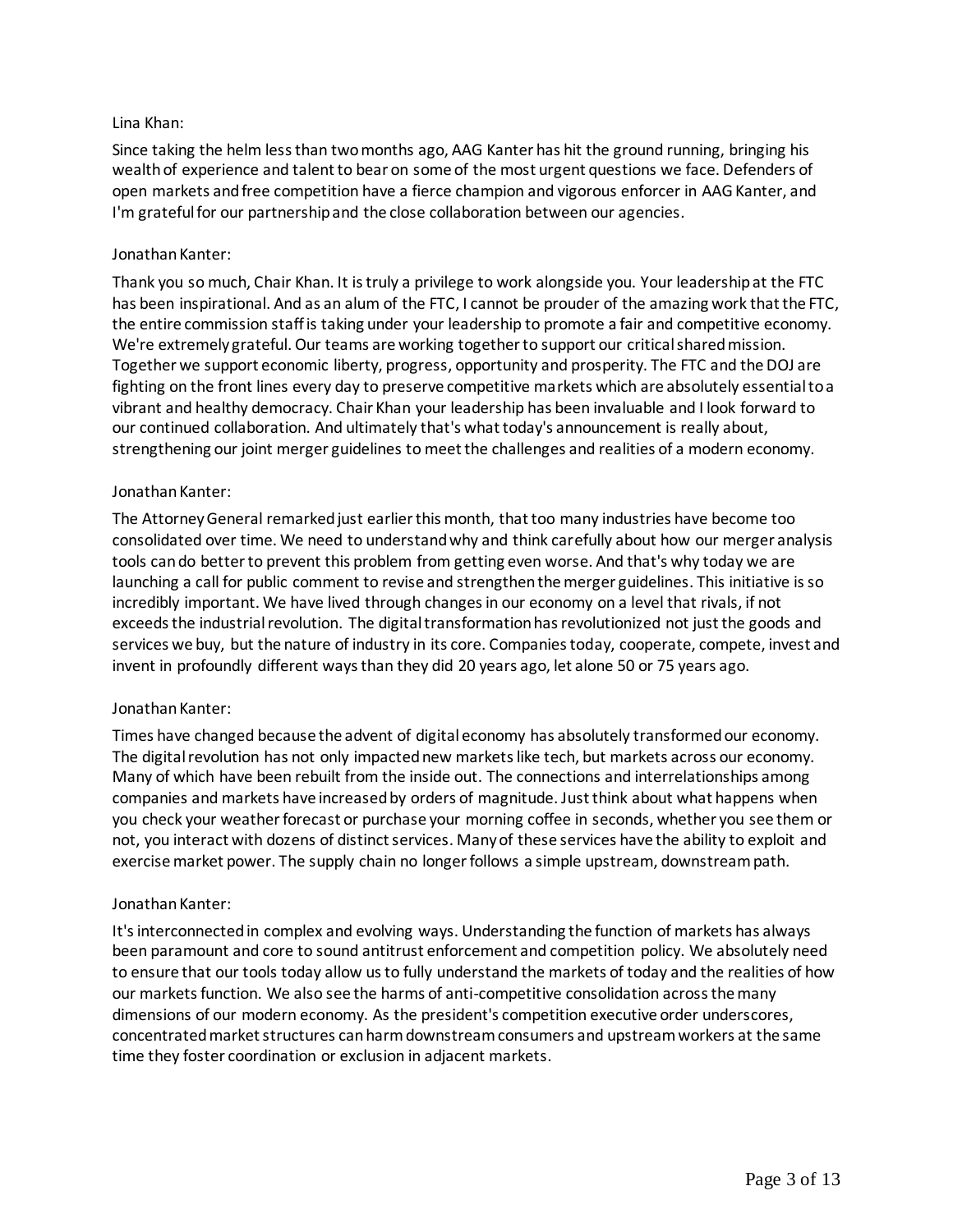### Jonathan Kanter:

Everyone loses except the extractive, powerful firms in the middle. Justice therefore demands that we ensure our approach analyzing mergers is not one dimensional or even two dimensional, but captures the rich complexity of a modern economy. That will be how we prevent in their incipiency all of the harms of unlawful consolidation. Through this review, we hope to take a meaningful step forward in that effort. I know we also share the view that we can't modernize our guidelines to fit the modern economy if we don't hear from a diverse group of stakeholders.

### Jonathan Kanter:

We need to learn from market participants what is working and what is not. More and more we are hearing from affected stakeholders, and that's so incredibly valuable. Stakeholders, businesses, small businesses, farmers, entrepreneurs want more competition. The views of consumers, workers, innovators, farmers, and others on the ground feeling the harms of market concentration present an incredibly valuable perspective for our efforts. Here is our message to the entire American people. Please share your views. We need your input, and we absolutely care what you think. Our review will follow a rigorous, thoughtful, and inclusive process. After this initial comment period, we plan to release a draft of the updated guidelines and seek further comment before finalizing. Along the way, we'll engage frequently with state, federal, and international enforcers, partner agencies, stakeholders. We hope to finish this year, but we have a lot of work to do along the way. In addition to the public engagement process, I have to acknowledge just the extraordinary work of staff in support of this effort. It's going to require a lot of work in the coming months, and we are so grateful.

# Jonathan Kanter:

We are ensuring that our staff attorneys and economists at the division and at the FTC play a key role in assessing our proposals and drafting potential revisions to the merger guidelines. They bring unique skill, expertise, and perspective to bear. All of the issues raised in the call for comments are important, but without excluding, anyway, I'd like to highlight just a few areas where we are really enthusiastic about learning more, just as chair Khan did. First, the statutory text of the Clayton Act prohibits mergers that, "May be substantially to lessen competition or tend to create a monopoly."

### Jonathan Kanter:

So often, merger enforcement focuses on that first prompt, but it's worth considering if we are being truly faithful to the full language of the Clayton Act. For instance, in how we assess transactions by all firms that already have market power and monopoly power. Second, the guidelines have bifurcated horizontal and vertical analysis, yet often transactions don't neatly fit into either of these categories. Does the framing of horizontal vertical versus vertical analysis itself narrow us to a two-dimensional view of modern markets, which in reality are often multidimensional?

# Jonathan Kanter:

How should the guidelines account for these market realities?Relatedly, way too much has been made of the purported divergence between the DOJ and the FTC on the treatment of vertical mergers. The antitrust division shares the FTC substantive concerns regarding the vertical merger guidelines. Those guidelines overstate the potential efficiencies of vertical mergers and fail to identify important but relevant theories of harm. Market participants in court should therefore understand and view the vertical merger guidelines only in the context of the broad based review and overhaul, which we are launching today.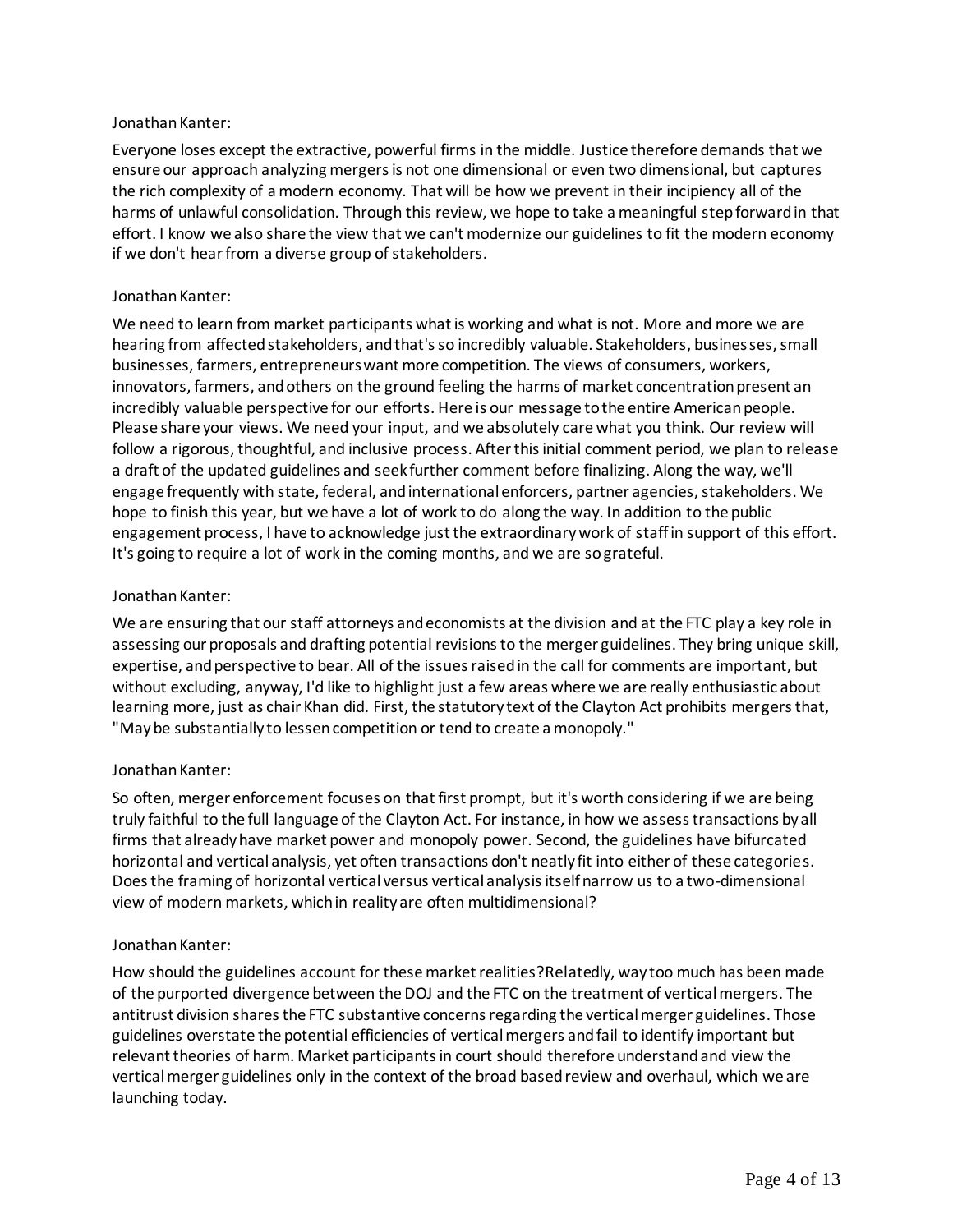### Jonathan Kanter:

Third. Market realities should drive the antitrust analysis, not merely market definition. In a dynamic multidimensional economy, the static formalism of market definition may not always be the most reliable tool for assessing the potential harms of mergers. We hope to learn more through this process about the additional tools that rely on direct sources of evidence, such as [inaudible] market power, a head-to-head competition between merging parties that may be more reliable in some situations than market definition.

### Jonathan Kanter:

When we do focus on market definition, I also wonder whether we should do more to capture the dynamism of our economy. Stacks or clusters of component products and services often come together to drive both digital and physical supply chains. Should we more thoughtfully consider competition within a market or even for a market? I could go on. There are many important issues for us to consider, but I'll end where I began, however, with a focus on the need to strengthen our guidelines to ensure that they are fit for purpose in a modern economy.

### Jonathan Kanter:

Associate attorney general, Gupta, explained our purpose and remarks earlier this year; To advance economic justice to ensure that everyone benefits from a free, fair, and competitive economy. Competition benefits consumers, workers, entrepreneurs, farmers, and innovators alike. To beat those objectives, our merger guidelines need to be a lens on the markets that consumers, workers, businesses, farmers actually interact with on a daily basis. We need to be thoughtful about having the right tools for the job. We likewise need guidelines that are tractable and accessible to all. I'm eager to hear how we can better serve and protect our public. I look forward to working with our colleagues at the FTC as we embark on this historic initiative. I look forward to hearing from you. Thank you.

### Speaker 1:

Thank you. We will now turn it over to Lindsay Kryzak.

### Lina Khan:

I am now pleased introduce John Kwoka, Ken Merber, and David Lawrence from the FTC and the DOJ. We're going to work with our reporters this morning. I want everyone to know if we cannot get to everyone's question, please know you can reach out to DOJ and FTC [inaudible], and we'll be able to get to everyone through the course of the day. We're going to start with on-topic questions, and a couple of you did send a few to me in advance. I want to get to those people first, and then we are going to use the hand raise feature for everyone we can get to in the allotted time, so thank you for your patience, everyone. First, we're going to go to Ben Remaly with Global Competition Review. Ben?

### Ben Remaly:

Hey. Thank you for doing this call. I have a question about how effective and what challenges you envision convincing the courts to sort of accept these updated guidelines? Do you think you guys will be able to do it on your own? Do you think you're going to need help from Congress?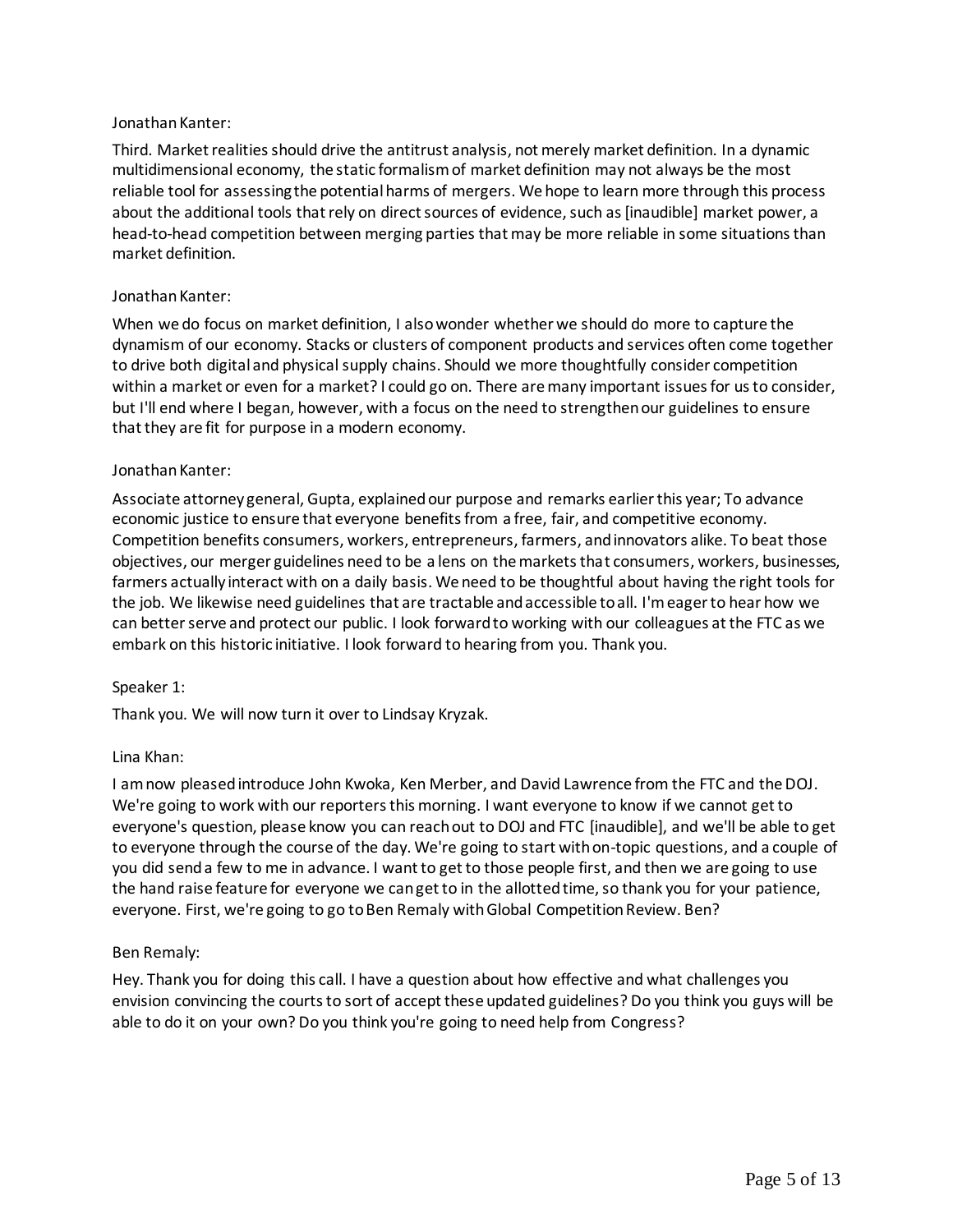### Dave Lawrence:

Dave Lawrence, DOJ. Maybe I'll jump in and see if my FTC colleagues have additional thoughts. Now, I think as the chair, and [inaudible] talked about, the purpose of this effort is to ensure the guidelines are fit for a purpose, applying the law, of course, as it's written by Congress and interpreted by the courts. Nothing's been decided about the content of the ultimate revisions, except that we really care about having a robust public process. Of course, ultimately all our cases wind up before the courts.

### Kenneth Merber:

Hi. This is Ken Merber from the FTC. I agree with that. The guidelines have historically been viewed as persuasive by the courts in many instances, because they've reflected a very thoughtful, careful process that reflects the agency's experience in investigating mergers, and we intend to follow a similar process in this go around.

Ben Remaly:

Thank you.

Lina Khan:

Thanks Ken, and thanks to you, Ben. Next, Jeff Bliss, Capitol Forum?

# Jeff Bliss:

Hi. Thanks so much for taking my question. I know there's a lot going on here, but I guess one of the most interesting parts is what you want to do with market definition. I'm wondering how you guys expect revising that aspect of the guidelines will change investigations in the mergers, and how you try cases of mergers you want to block?

### Dave Lawrence:

Maybe I'll just start again here. Jeff, I think the question you asked is

### Dave Lawrence:

Is one that's in the RFI that we're issuing to the public today. We're very interested in hearing from a wide group of stakeholders on issues just like that. And having made decisions about where the guidelines will go, but I think it's a really important issue to be thinking about.

Jeff:

Well, can you give me any speculation about where this might go?

### Dave Lawrence:

I think where thisis going now is hopefully to a really broad set of comments from the public. We're really eager to learn. Meanwhile, the staff at the DOJ and FTC who have been collaborating on this RFI, are going to shift to thinking about just those questions. But I don't have any answers for you today.

### Lina Khan:

Thanks guys. And I let Jeff sneak an extra question in there, but I'm trying to get to everybody. I know we have a lot of hands up. I do see Steven Levy from Wired.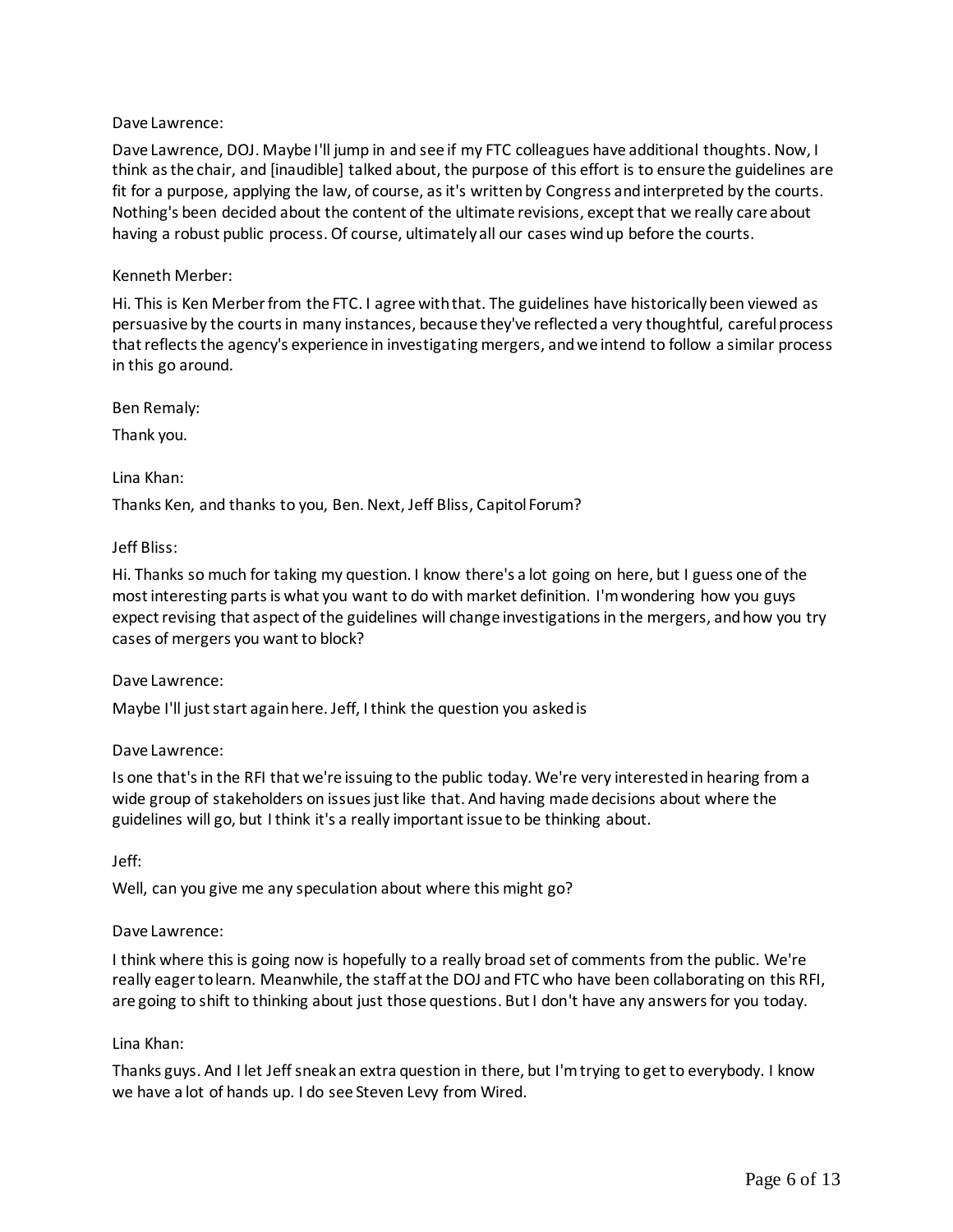Steven Levy:

Yeah. Thanks for doing this. When you come out here, isn't it going to be something that you could have done without the review process? And the questions that [inaudible] asked, seemed to me to be the things that you would've asked all along, right?

Steven Levy:

To do that, I'll put the video on. And so couldn't some of these decisions have been made? Because obviously the staff and the leaders here thought about this quite a lot without the review process.

Ken:

So-

Dave Lawrence:

Oh go ahead, Ken.

Ken:

Sure. So of course the agencies are extremely experienced in thinking about these questions through their general work. But in past updates to the merger guidelines, we've found it to be beneficial to also get outside perspectives through a process much like this one, which was also used 10, 12 years ago when the 2010 guideline update was published.

Ken:

So you're right, we have thought about the questions ourselves, but we do view the public engagement process as valuable.

### Steven Levy:

And in the interim, if you're looking at current mergers, we just heard one today. Do you feel you're hampered without having these updated guidelines?

Dave Lawrence:

So first I'll say, I agree with Ken in general that having a robust public process is a prudent thing to do. It's what we've historically done. And that's how we're proceeding here.

### Dave Lawrence:

In terms of particular transactions, not in a position to comment on any particular transactions today. It's always been the case. And I think we've said this many times before, that particular transactions are reviewed on their merits. And there are times where what we wind up with in the guidelines evolves as a result of the very thoughtful analysis that goes into [inaudible].

Steven Levy:

Thank you.

Lina Khan: Thanks. Cecilia from the Times.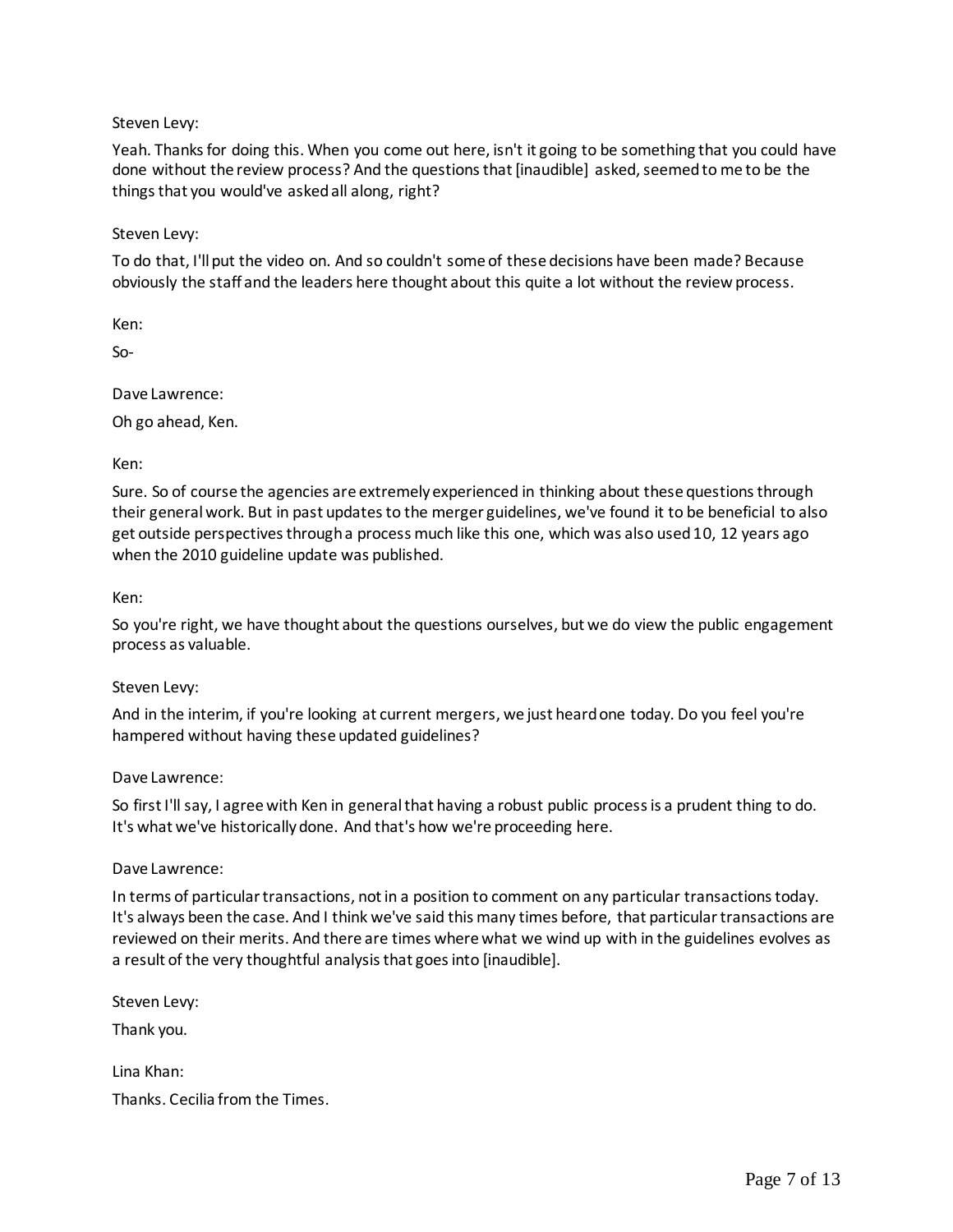# Cecilia:

Thank you for taking this question. So when a lot of the areas that are of focus in this review process seem to be directed at the technology industry. When you talk about nascent rivals, you talk about zero cost services, that kind of thing.

### Cecilia:

Can you talk about to what extent this is aimed at technology and the technology industry? And secondly, this figure that chair con mentioned about the 5.8 trillion dollars in deal making. Can you break that down a little bit? Like what percentage of that is tech or other industries? And actually, another way of asking that first question is what other industries do you see as problematic beyond the technology industry? Thank you.

#### Dave Lawrence:

Yeah, sure. So appreciate the question. As Isiah G. Cantor, I think talked about in his remarks, there are consumer facing technology industries, and then there's every other industry or nearly every other industry that has been rebuilt from the inside out as a result of the digital revolution.

#### Dave Lawrence:

And so the questions are really directed towards assessing our merger enforcement policy overall, but with an eye towards making sure that they're fit for purpose, given all of the changes we've seen across the economy.

#### Dave Lawrence:

So hopefully that answers your first question, Cecilia.

#### Dave Lawrence:

And as to the second, I don't have more further broken down statistics in front of me on that. But I don't know if Ken or John do.

#### John:

Let me just add, particularly to your first question. One of the focuses, as you rightly say, of the request for information has to do with digital markets. And it is because when the last guidelines were issued 12 years ago now, there are a certain number of issues that were much less important in the overall economy than they clearly have been the last decade or more. And the request directs a lot of questions at those areas, that by virtue of focus simply were under investigated in the preceding guidelines.

#### John:

So for example, labor markets and [inaudible] power did not appear as an important issue, though they should have. And digital markets did not in the 2010 guidelines.

#### John:

And so we are interested in developing an equally fulsome set of comments and records for how we should be approaching those areas that simply had not been fully explored in the preceding guidelines.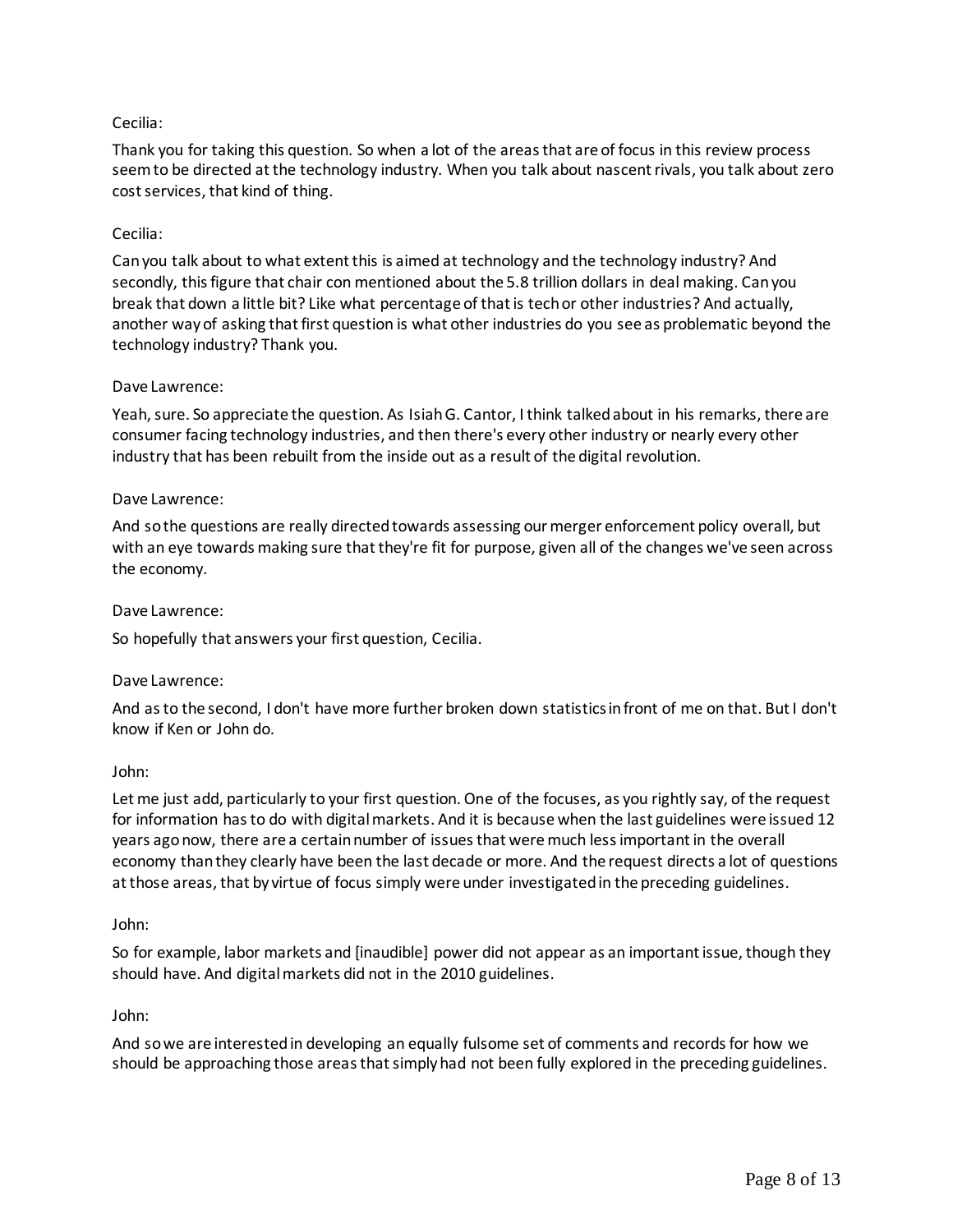# John:

I don't have the answer to your second question either, but that's something that we can work on for you.

### Lina Khan:

Thanks, John. Jonathan from Reuters.

# Jonathan:

Thank you so much. So chair con mentioned bringing into the analysis, labor markets. A major criticism of kind of antitrust enforcement in the US right now is an overly narrow focus on simply the effects on prices for final consumers. I was just wondering if you could speak to whether this process is seen as a way to kind of further the focus away just from final consumer prices. And B, if the guidelines do end up affecting that and kind of changing that focus, will that change how the FTC approaches litigating mergers in court?

# John:

I can't speak to the litigation issue. I'll turn that back to Ken and David, but it certainly is true that the guidelines as written, direct attention to price outcomes and consumer price outcomes in particular. That's quite clear that that lens may have been unduly narrow. That there are both labor market effects from many of the mergers that we are witnessing. And there also are many non-price effects accompanying product market price increases that we need to be equally concerned about.

### John:

And so we're concerned about quality issues that may not track identically what happens to price. We're interested in innovation and how that needs to be more fully addressed. So they're all of those as well. And the guidelines direct a fair number of questions at those. The RFI at those questions, so that we get input on all of those. But let me turn the question about enforcement back to Ken.

### Ken:

Yeah. Thank you. So on labor market issues, I think the current guidelines have some discussion of monopsony issues. And it has always been understood that monopsony issues are an appropriate subject of concern in merger review and antitrust generally. I do think the agencies have in their enforcement programs increasingly become focused on labor market issues. And I think the guidelines should begin to reflect that.

### Dave Lawrence:

I'll just note the concurrence from the DOJ side, that in generally speaking, ensuring that workers benefit from competition is a significant priority for us.

Lina Khan:

Okay, great. Cat from the Post.

### Cat:

Thanks so much for taking my question. Just as we're talking about mergers in digital markets, I specifically wanted to ask about the Activision Blizzard deal that was announced today.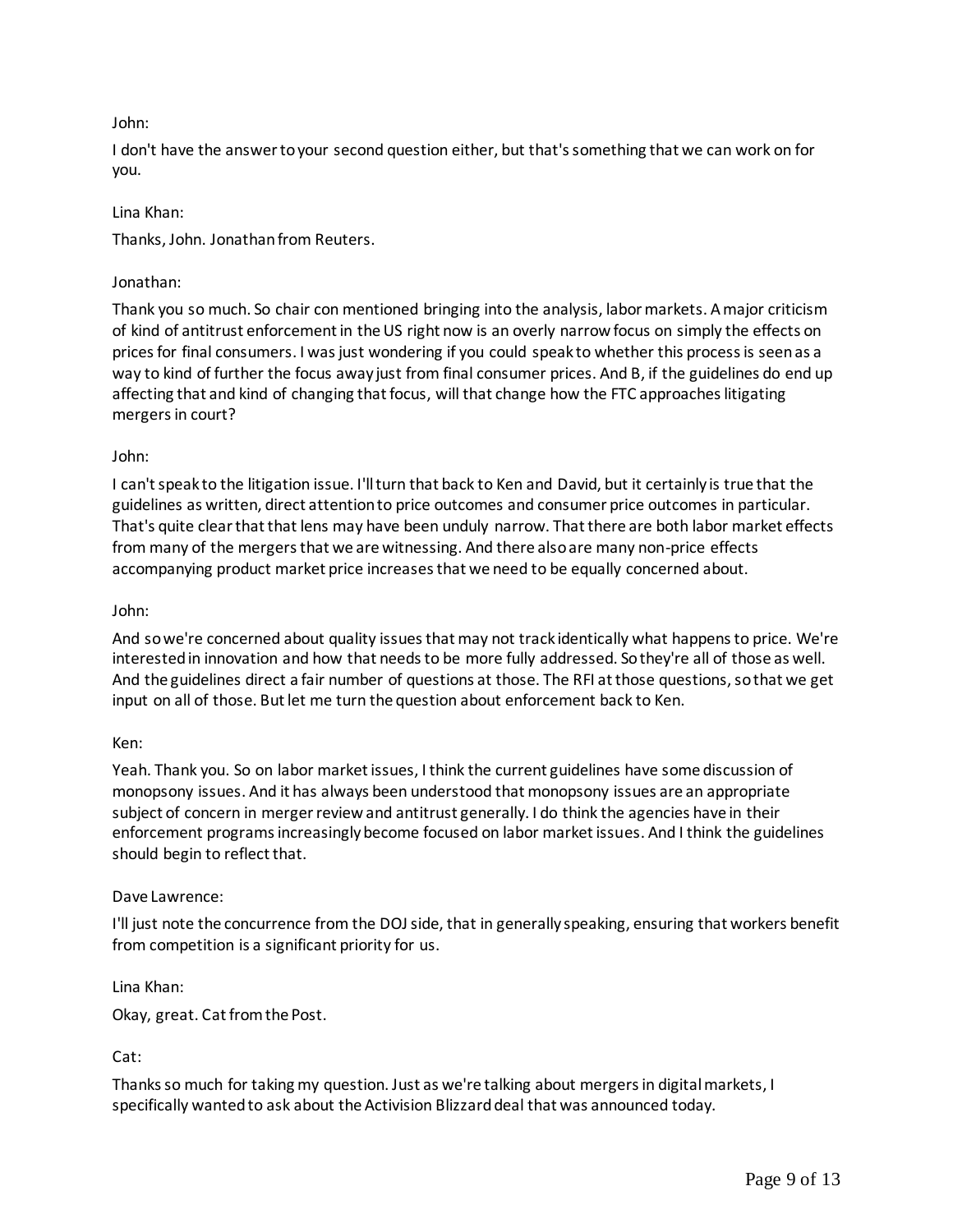# Cat:

Does the FTC or DOJ have any comment on Microsoft's announcement that it's planning to acquire Activision? And just broadly, how do you plan to balance this review process with just handling this on onslaught of mergers that you've repeatedly cited? If this is going to be a process that takes up to a year.

Dave Lawrence:

So I'll-

# Lina Khan:

I'll just note the first half of that question might be tricky for this group, because it is off topic and I did promise on topics only, but the second half is certainly relevant.

# Dave Lawrence:

Yeah. So I'll just want to be very clear that we don't have any comment on any particular enforcement matter pending or contemplated. Or any potential investigation or any merger out there. So none of this relates to any particular transaction.

# Dave Lawrence:

In terms of the general guidelines review, it is a lot of work and we have a good team. I think there's a tremendous interest among folks at the staff of the antitrust division. I believe so as well at the FTC. But part of why a robust public comment process is so helpful is that we are very hopeful we'll get a wide range of views. We'll get thoughtful views. And working through those materials and thinking about them is a really useful way to drive the analysis forward.

Ken:

And that I

Ken:

I would just concur that... I can confirm as Dave suggested that there's wide interest at the FTC in the process, and that, likewise, we cannot comment on any active or potential investigations.

Lina Khan:

Thank you. Brian, Konik law360?

# Brian:

Good afternoon. Wondering about vertical merger guidelines, FTC, it actively withdrew these guidelines. DOJ is still using them, at least theoretically. And I understand that AAG Kanter just said that courts need to consider those guide... consider the revisions while... even before they've come out. But DOJ is theoretically still operating under them, why not withdraw them entirely?

# Dave Lawrence:

Yeah. To be clear, the vertical guidelines are actively under review and we're working together to address the issues that AAG Kanter talked about, that the DOJ and FTC have talked about previously. We're committed to working together on a replacement document. I should underscore, some of this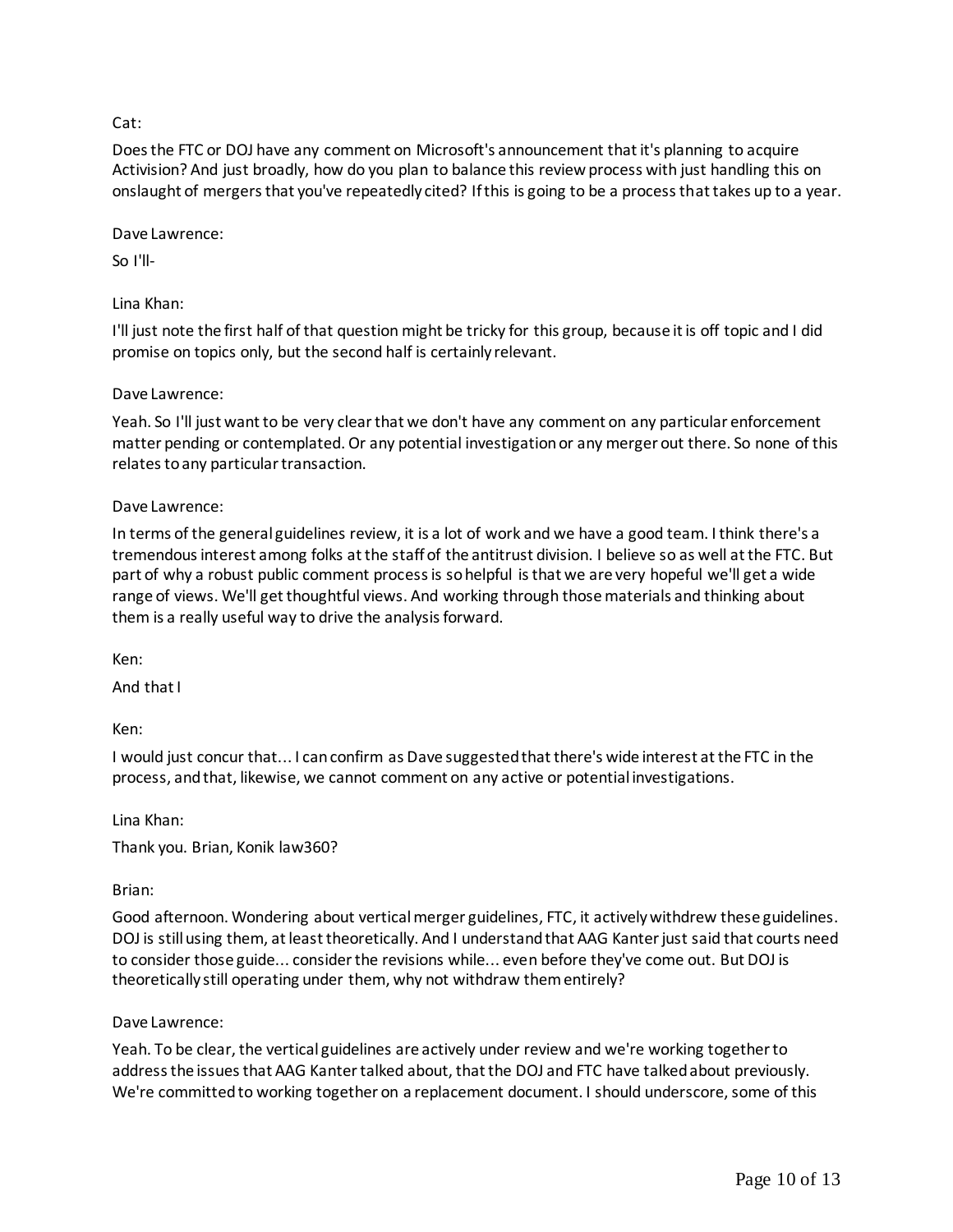is... gets into the weeds, but these are two different agencies with sort of different systems in place and procedures. And so, one area that I think has been lost in this is even the prior out of date, vertical merger document, the 1984 document that was on the books for, I think, 36 years without the FTC ever joining. And so for 37 of the last 38 years, we've been in the position we're in today, where the DOJ has a document formally on the books, the FTC does not. But what we're focused on is making sure that we can put together a joint document that will really stand the test of time, because we think it's very important to both of our agencies and to then broader American public that we have, of course, at consistent vision on all this, and a publicly explained one.

### Lina Khan:

Thanks, David. I do want to get to everybody. So Ken, I'm cutting you off there, sorry. Just in the interest of time, Curtis, April, Berger, and Max.

### Speaker 2:

Hi, David. I have one question for you. You say you want to hear from everybody, but is it possible to get a middle ground on something like this? In other words, how do you ensure the changes you make today aren't erased by another comment period, another rewrite, and the very next administration popping back and forth between whoever's in charge at the time? How does submitters have confidence in the system without new laws that, crafting rules that can be changed are going to have any kind of same power?

### Dave Lawrence:

Yeah, I appreciate the question. I guess I would say we're at the beginning of this review process, and all we can do is try to seek the broadest set of public comments we can, have the most thoughtful analysis we're able internally, and be the most careful we can about the revisions as we undertake.

Lina Khan: Lauren, [inaudible]

### Lauren:

Hi, thanks so much for taking my question. I was wondering in the section about digital markets, it talks about whether there should be different guidelines specific to digital markets. And I was wondering if you could talk a little bit about what that would look like, to have specific guidance on a particular industry or type of market. And if you have any concerns about whether courts would look favorably upon a set of guidelines geared toward a specific industry? Thanks.

### Dave Lawrence:

John, do you want to go first on this one?

#### John:

Apologies for that. I want to just say that we are, of course, trying to establish a full foundation of how to think about digital markets, is they do raise some different issues. And I think the RFI suggests them. They're subject to tipping. Many of them have zero price issues, and data aggregation is an issue that arises most distinctly in digital mergers. So these are matters that weren't fully addressed. I think it's fair to say in the 2010 guidelines. And so we are looking to be sure that the agencies are equipped, and can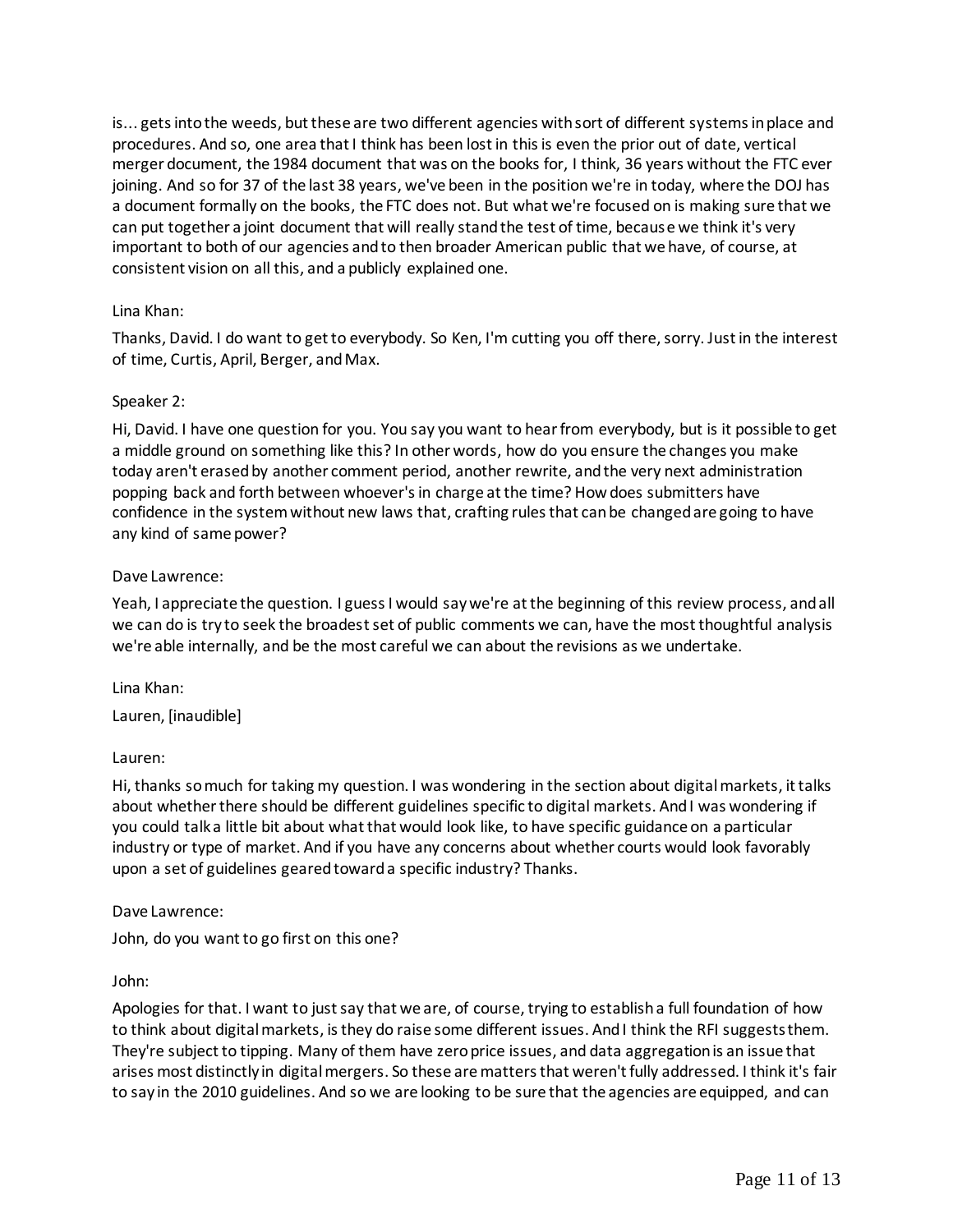inform the courts about how it is that the same fundamental principles would be applied to these somewhat different settings. So I think it's not going to be a altogether different set of guidelines so much as, and adaptation to deal with the specific characteristics of digital markets and mergers amongst those companies.

Lina Khan:

Thanks, John. Kathleen Murphy, FTC watch?

#### Kathleen Murphy:

Hi, thank you for taking my question. FTC watch looked at merger divestitures listed on the agency's website for a three year span, and couldn't find a single asset that was divested to a black investor, business owner or corporation with a majority African American board. Is this, at all, part of your focus and what you have called today? Modernizing enforcement of the antitrust laws regarding mergers and learning about where the earlier guidelines may underemphasize or neglect important aspects of competition?

#### Dave Lawrence:

I would say either a number of very specific questions listed in the RFI, but it's a broad call for a public comment, and this is an opportunity for any of the commenters to share issues that they think are important. And as AAG Kanter said, we're eager to hear those views, and we're going to be very thoughtful about them.

Lina Khan:

Josh Cisco, the information?

#### Josh Cisco:

Hi, thanks for taking the question during the call. Over the last, seven or eight months, the FTC has made a bunch of statements about how it's been sort of underwater with just the kind of sheer amount of mergers that has to review. I'm wondering if the DOJ has similar concerns, that it's having difficulty getting to all, to look at every issue and every deal in the initial 30 day timeframe. And then along those lines, is the DOJ going to adopt similar processes around prior approvals in merger settlements, the FTC recently did? Thanks.

#### Dave Lawrence:

Sure. Thank you. So I'll start with the second question. And today we're here to discuss the merger guidelines. I don't have any other particular announcements to raise. As to the first question, I think Chair Khan gave some of the statistics. The merger surge is real. You don't have the number of merger filings more than double without putting an enormous burden on the workload of staff at both agencies. And we're certainly feeling that at the justice department.

#### Lina Khan:

Thanks. And in the interest of time, I apologize. I'm going to take one more question from Kushida Vissani. I know a couple of you just put your hands up. I will get to you guys later, but I do want to thank everyone. Kushida?